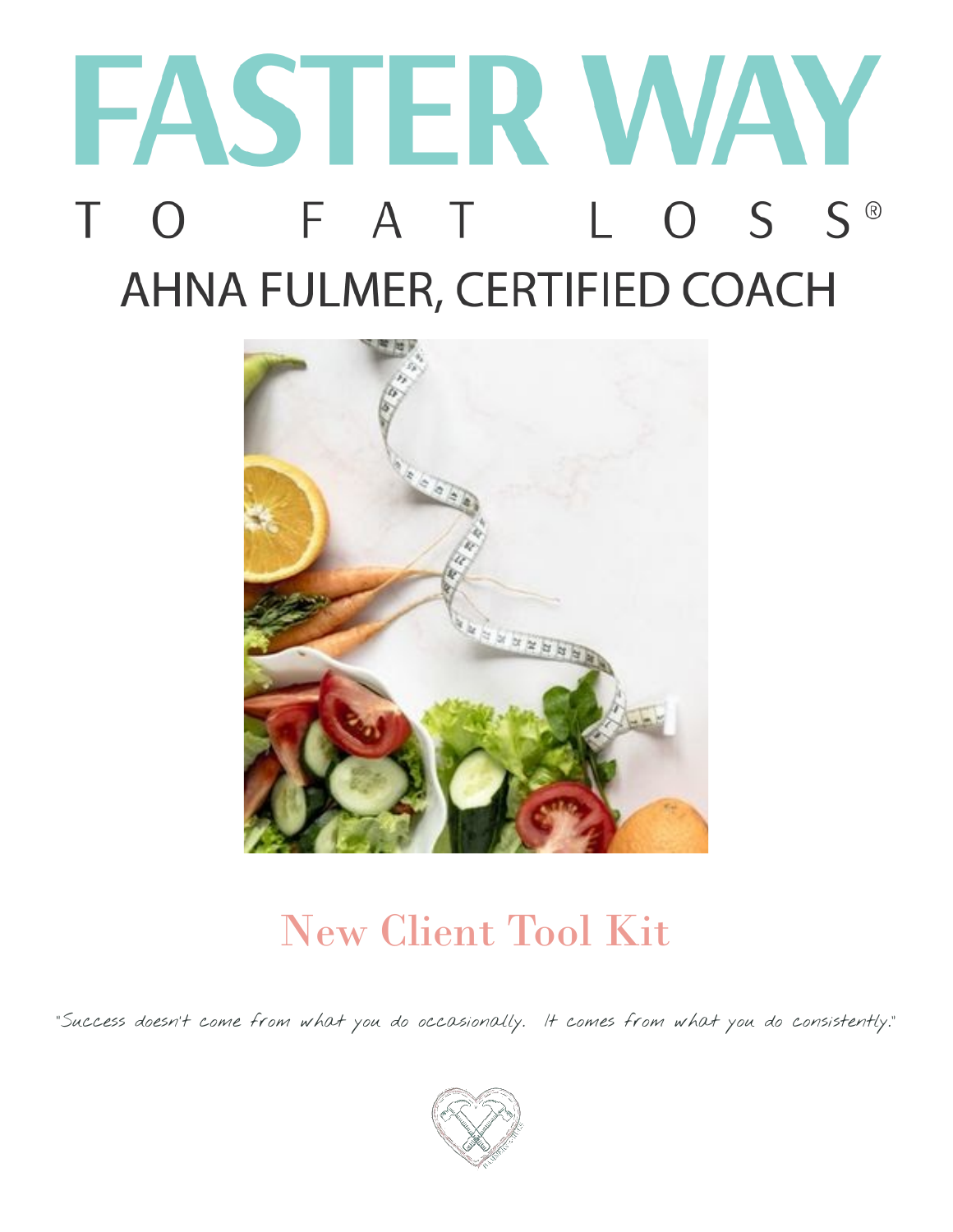## Table of Contents

 About Me - 3 Welcome Letter - 4 Quick Start Guide Checklist - 5 Before & After Measurements - 6 FASTer Way Cycle Overview - 7 Accelerated Review of FWTFL Strategies #1. Whole Food Nutrition - 8 #2. Intermittent Fasting - 9 #3. Tracking Macronutrients - 10 #4. Carb Cycling + H.I.I.T Training - 11 Fitness Equipment -12 How to Earn \$\$ Back - 13

"When someone says you can't do it - do it twice and take pictures."

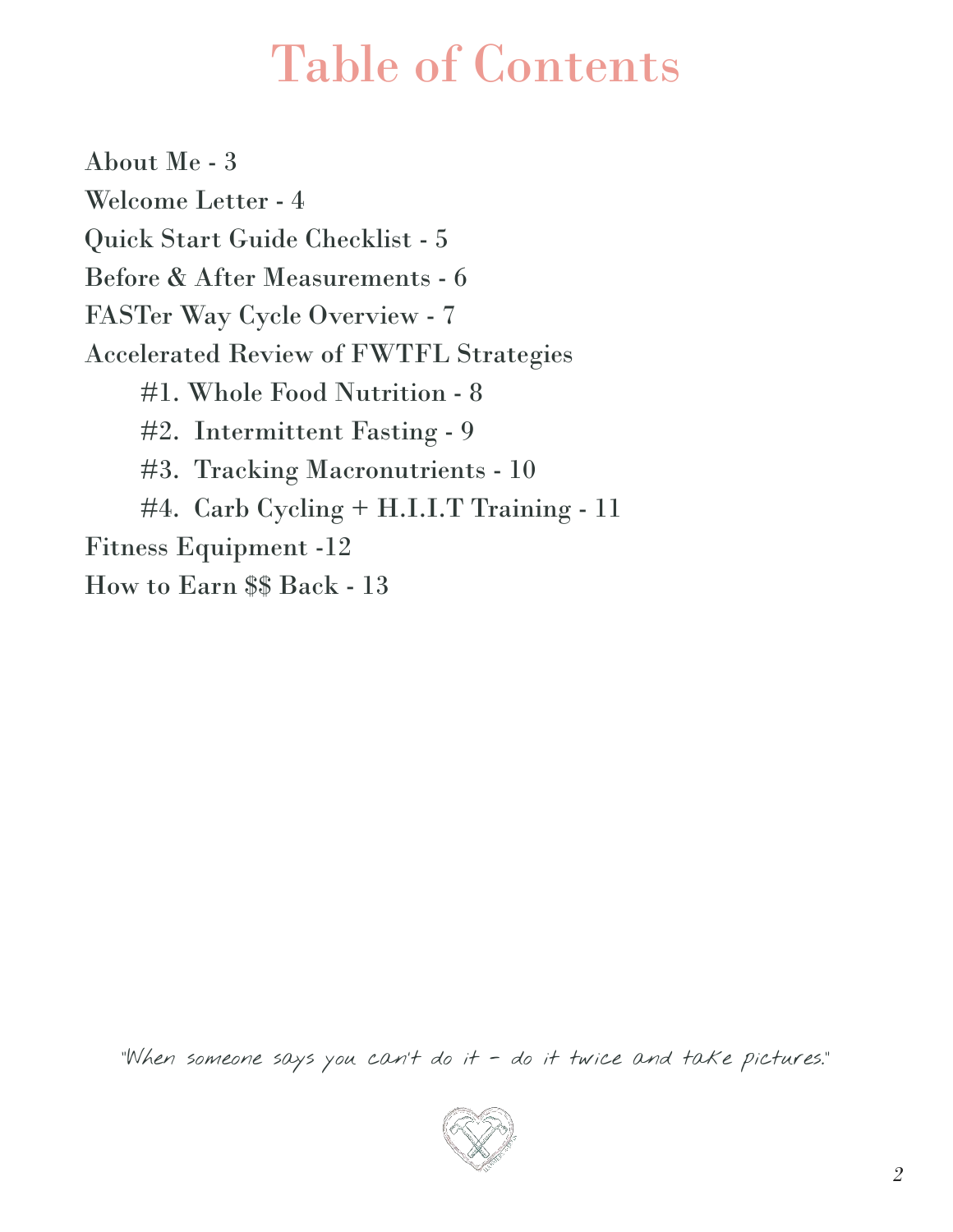# About Me



Hi! My name is Ahna (like the *Frozen* princess). I am wife to Zach and mom to Gracelyn, Caleb, Lillian and our sweet son yet to come through adoption.

I am the creator and author of the DIY blog *Hammers N Hugs*  and a dual-certified ER nurse practitioner with specialties in adult/geriatric critical care and family medicine.

In November 2019, my best friend of 20 years died at 34 years old of breast cancer. Suddenly the realities of suffering and disease that I treated routinely in the ER became personal, and I craved a platform that I could use my medical knowledge to share what I am truly passionate about which is *living well*  through all-natural strategies grounded in evidence-based research with the goal of preventing (sometimes even reversing!) disease in order to "run the race well" for as long as we are given.

In 2020 I became a coach for the FASTer Way to Fat Loss. This program is an organic extension of the way that my family lives, and I have never been happier to share it with others.

I am so glad you're here.

thira

Live Well. Have hope. Choose joy.

"What seems impossible today will one day become your warm-up."